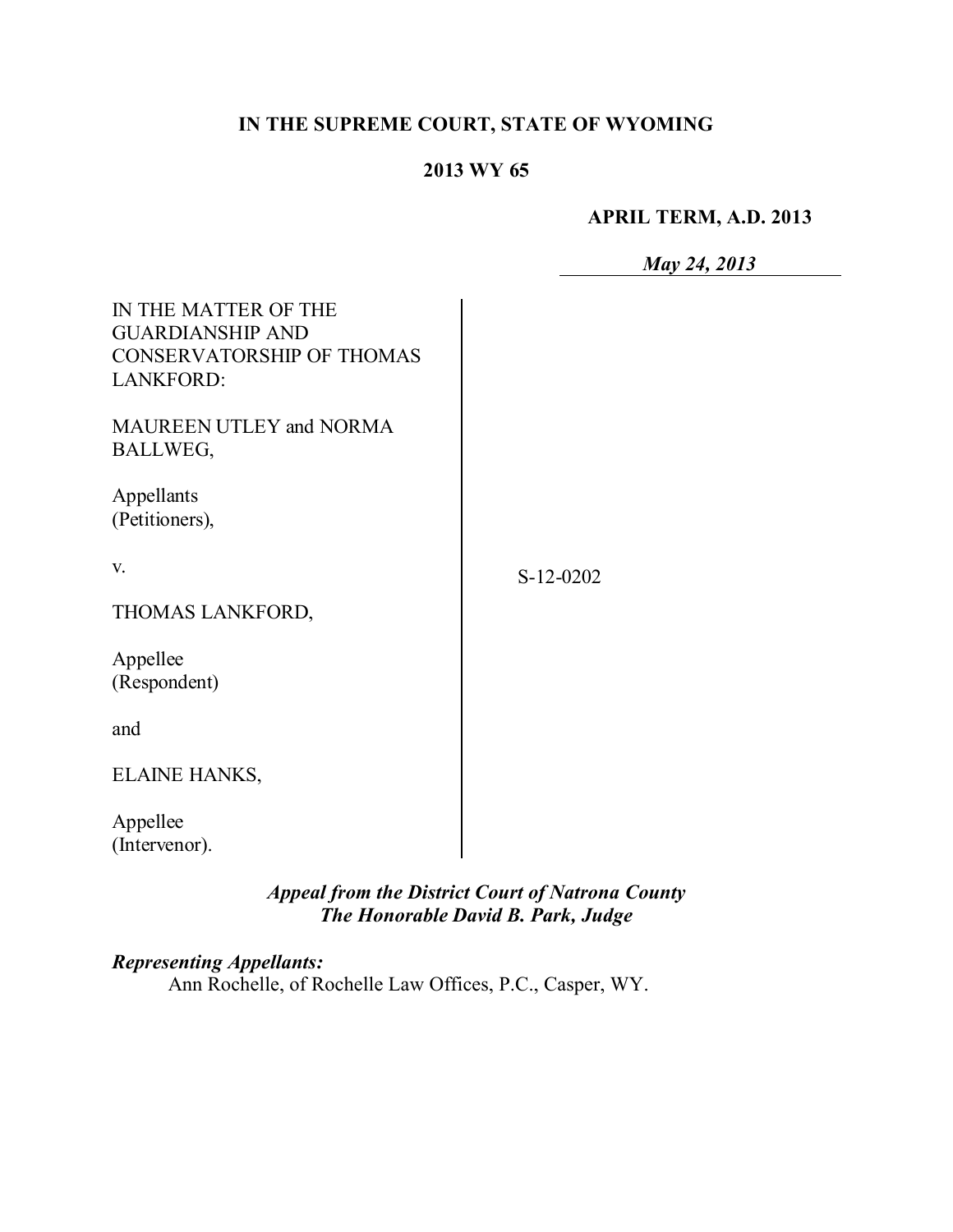#### *Representing Appellees:*

William W. Harden, Casper, WY for Appellee Lankford; and Judith A. W. Studer, Carissa D. Mobley, and Marty L. Oblasser of Schwartz, Bon, Walker & Studer, LLC; Casper, WY for Appellee Hanks. Argument by Mr. Harden and Ms. Oblasser.

#### *Guardian ad Litem:*

Larry Middaugh, Casper, WY.

#### *Representing the Attorney General of the State of Wyoming as Amicus Curiae:*

Gregory A. Phillips, Wyoming Attorney General; Robin Sessions Cooley, Deputy Attorney General; and Travis J. Kirchhefer, Senior Assistant Attorney General. Argument by Mr. Kirchhefer.

*Before KITE, C.J., HILL, VOIGT, BURKE, and DAVIS, JJ.*

**NOTICE: This opinion is subject to formal revision before publication in Pacific Reporter Third. Readers are requested to notify the Clerk of the Supreme Court, Supreme Court Building, Cheyenne, Wyoming 82002, of any typographical or other formal errors so that correction may be made before final publication in the permanent volume.**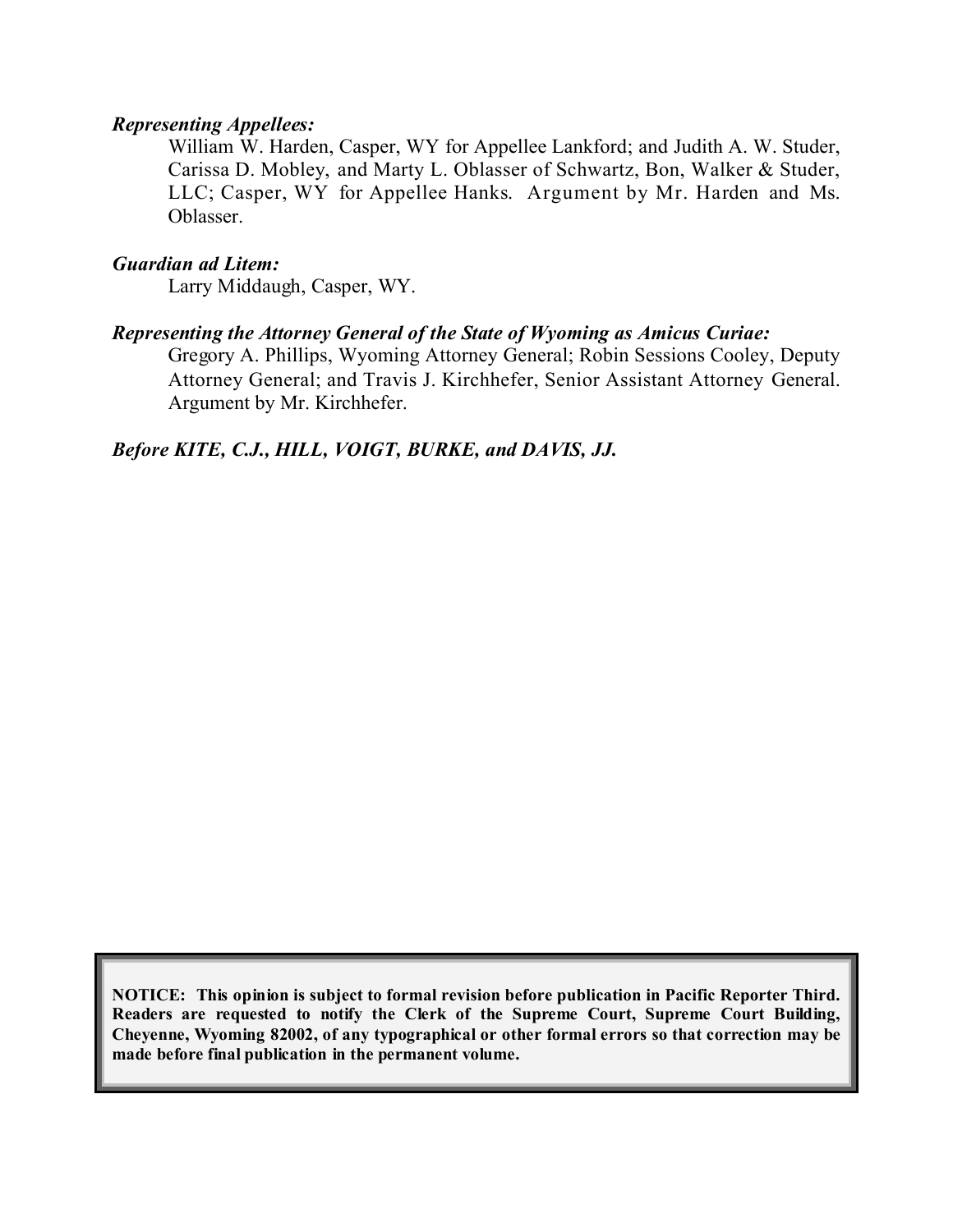#### **HILL,** Justice.

[¶1] Maureen Utley (Utley) and Norma Ballweg (Ballweg) (collectively Petitioners) petitioned to be appointed permanent guardians of their elderly uncle, Thomas Lankford. The district court dismissed the guardianship petition after finding Petitioners were not qualified to serve as guardians because their potential to inherit from Lankford created a disqualifying conflict of interest. On appeal, Petitioners contend that the district court erred in finding a conflict of interest. In the alternative, they assert that the guardianship conflict waiver statute, which allows a court to waive conflicts but limits that authority to conflicts of a spouse, adult child, parent, or sibling of a ward, violates their due process and equal protection rights. We affirm.

### **ISSUES**

[¶2] Petitioners present the following issues on appeal:

Issue No. One: Statute: Did Appellants have "interests that may conflict" with those of the ward "during the guardianship period" simply because Appellants were nieces and potential beneficiaries of the ward's *Will* such that they were precluded from serving as guardians for their Uncle?

Issue No. Two: Due Process: Can the State, consistently with due process requirements under the *U.S. Constitution* and the *Wyoming Constitution*, irrebuttably presume under Wyo. Stat. Ann. § 3-2-107 that all persons other than a "spouse, adult child, parent or sibling" have a conflict of interest with the ward without allowing those persons to provide individualized proof that they are competent to serve as guardian for their relative or individualized proof that the conflict is insubstantial?

Issue No. Three: Equal Protection: Why should the interests of a "spouse, adult child, parent or sibling" be subject to the statutory exception under Wyo. Stat. Ann. § 3-2-107(b) allowing for a hearing, but not those of nieces, nephews, cousins, and other relatives? Is Wyo. Stat. Ann. § 3-2-107 violative of equal protection under the *U.S. Constitution* and the *Wyoming Constitution*?

# **FACTS**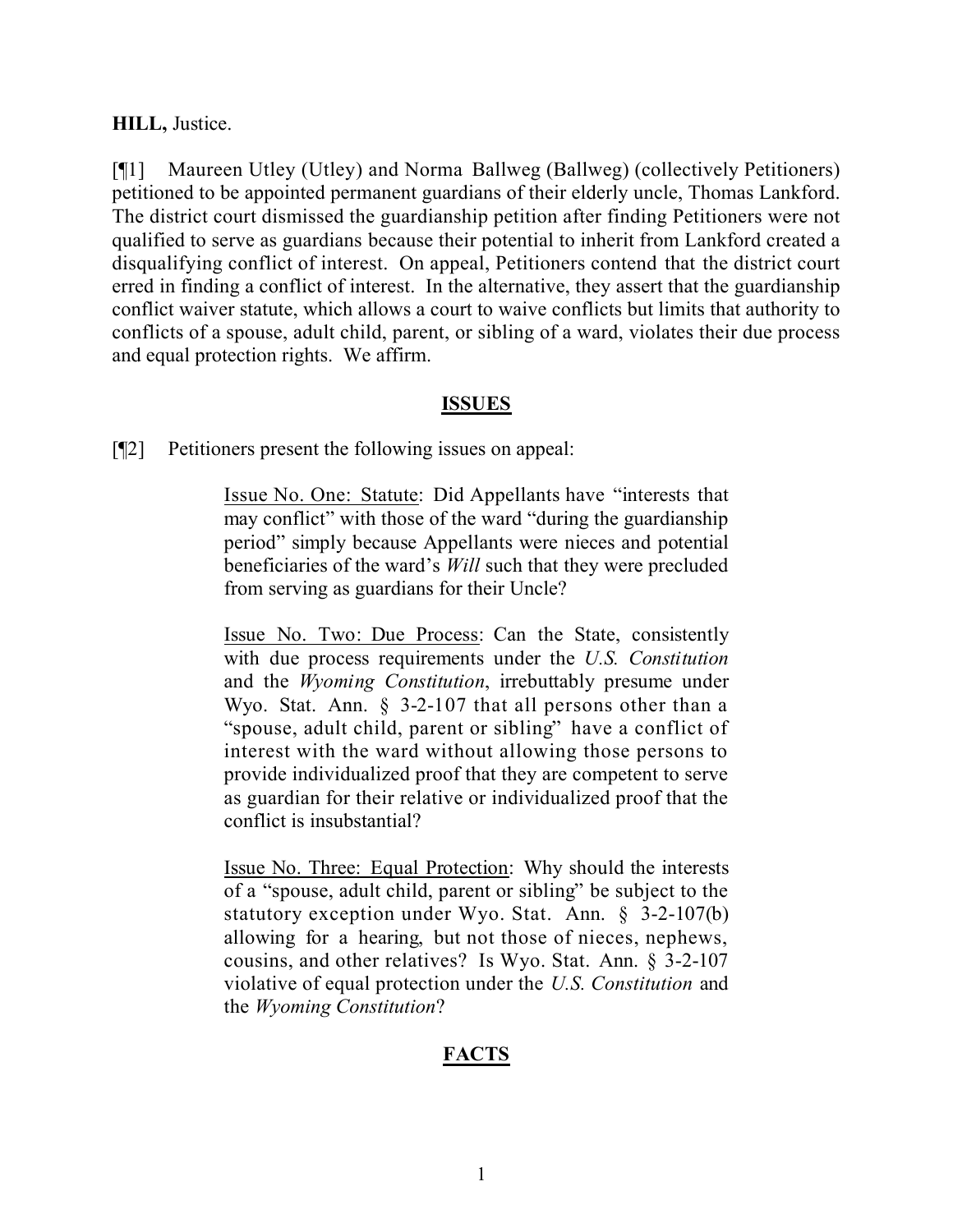[¶3] On April 11, 2011, Utley filed a Verified Petition to Establish Guardianship and Conservatorship (Petition), through which she sought to be appointed permanent guardian and permanent conservator for the person and estate of Lankford. When the Petition was filed, Lankford was ninety-three years old, and Utley alleged:

> A guardianship and conservatorship are needed to assist Thomas Lankford with his personal, financial and medical decisions as he is unable, unassisted to care for himself and his property and to make personal, financial, educational, and medical decisions due to his advanced age and the onset of Alzheimer's. . . .

[¶4] On May 3, 2011, Elaine Hanks (Hanks), another of Lankford's nieces, moved to intervene in the matter. Through that motion, Hanks objected to the appointment of Utley as guardian/conservator and asserted that if an appointment is made, it should be Hanks who is appointed guardian/conservator. Hanks filed her own motion to be appointed guardian/conservator along with her motion to intervene.

[¶5] Lankford entered an appearance through his attorney and objected to the Petition, denying that there was any need for appointment of a guardian or conservator. On May 11, 2011, the district court entered an order appointing Utley and Ballweg, Utley's cousin, as temporary co-guardians and co-conservators. 1 Lankford objected to the temporary appointment, but the other parties stipulated to the appointment. In regard to Hanks' stipulation, the court found as follows:

> [Counsel] advised the Court that while his client, Elaine Hanks, is not withdrawing her *Motion to Intervene*, and/or her *Petition* to serve as Thomas Lankford's guardian, she would be willing to stipulate to the appointment of Norma Ballweg and Maureen Utley [as] temporary co-guardians and temporary co-conservators while Thomas Lankford receives a medical examination.

[¶6] On August 5, 2011, Hanks filed a motion seeking to terminate the temporary guardianship/conservatorship and requesting a ruling on her motion to intervene. On January 5, 2012, the district court entered a stipulated order to appoint First Interstate Bank as Lankford's permanent conservator. The order was consented to by Lankford and his guardian ad litem, as well as Hanks, Utley, and Ballweg. On January 12, 2012, the parties filed a stipulation allowing Hanks to intervene in the guardianship proceedings.

 $\overline{a}$ 

<sup>&</sup>lt;sup>1</sup> Norma Ballweg was not a party to the original Petition filed by Utley, but following her appointment as temporary co-guardian and co-conservator, the district court appears to reference and treat her as a copetitioner for purposes of the Petition. Ballweg is also a named party in the present appeal, and for purposes of this opinion, we will therefore refer to Ballweg as if she were a party to the Petition.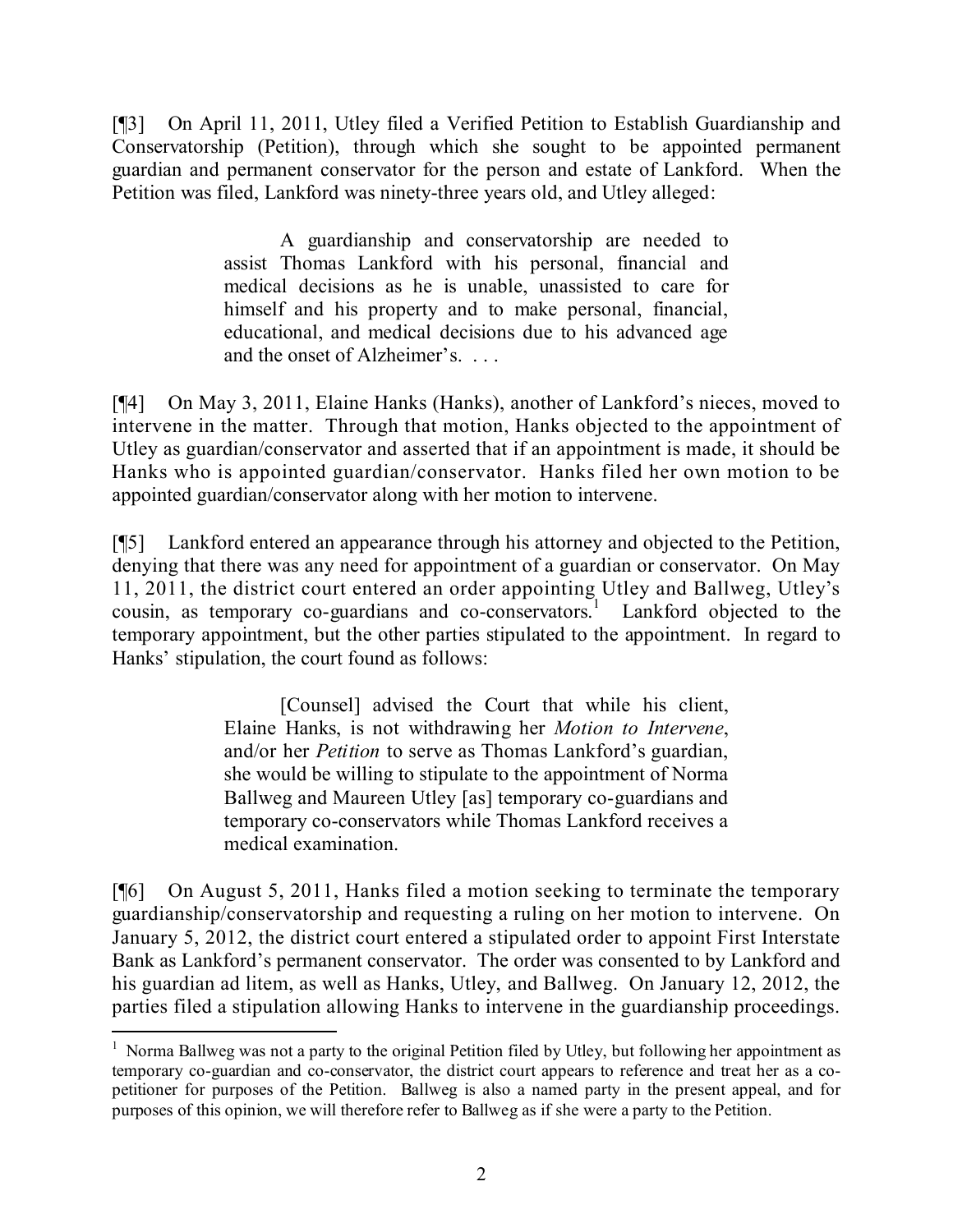Through that filing, Hanks withdrew her petition to be appointed Lankford's temporary guardian, asserted her continuing objection to Petitioners serving as Lankford's guardians, and requested that a professional guardian be appointed. On January 13, 2012, the court entered an order allowing Hanks to intervene in the guardianship proceeding.

[¶7] On January 26, 2012, Hanks filed a document entitled Brief to the Court on Wyoming Guardianship Law. In that filing, Hanks again advised the district court that she was not seeking appointment as Lankford's guardian, but she objected to Petitioners' appointment because their appointment would be contrary to Lankford's best interests and his express wishes. With regard to the alleged conflict of interest, Hanks argued, in part:

> 26. In the present case, Thomas Lankford executed a Will in which he sets forth the beneficiaries of his estate after he passes away.

> 27. As previously stated, Thomas Lankford is not married nor does he have children. His closest living heirs include his brother Bill Lankford, and his nieces and nephews.

> 28. As recognized by Wyoming law, as heirs and/or beneficiaries' (sic) to Thomas Lankford's estate, the proposed permanent guardians, Maureen Utley and Norma Ballweg, stand to inherit substantially at Mr. Lankford's death and therefore have "interests that may conflict with those of the ward." Wyo. Stat. Ann. § 3-2-107(a)(iii).

> 29. Pursuant to Wyo. Stat. Ann. § 3-2-107(b) the Court can waive certain conflicts of interest with regard to heirs but not the conflict present in this matter:

A Person may be appointed as guardian of a respondent, notwithstanding the provisions of subsection (a) of this section that would otherwise disqualify the person, **if the person is the spouse, adult child, parent or sibling of the respondent** and the court determines that the potential conflict of interest is insubstantial and that the appointment would clearly be in the best interests of the respondent. (Emphasis added.)

30. The Wyoming Legislature specifically excluded extended family members, including nieces, from its exhaustive list of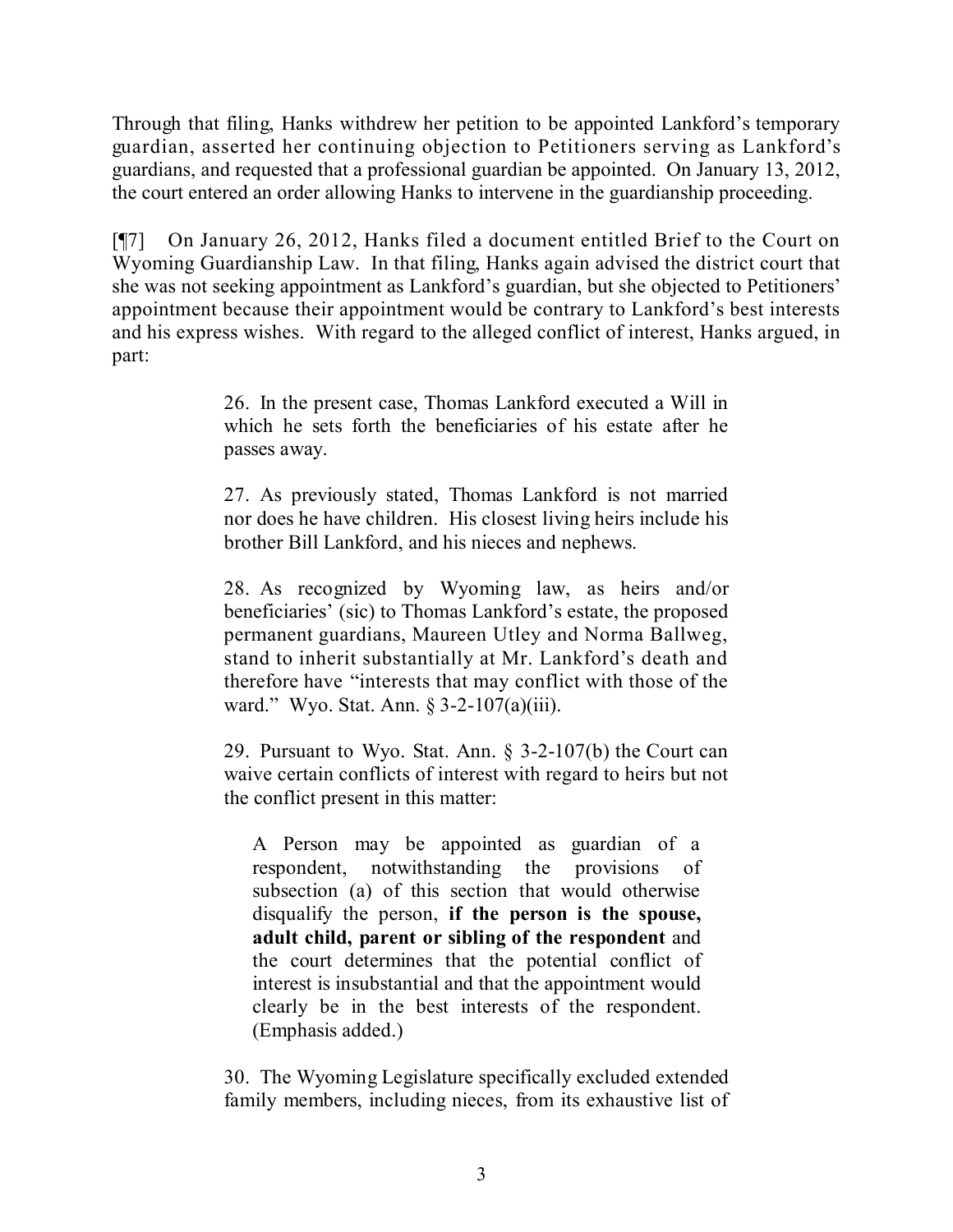those who have conflicts of interest that the Court can ultimately waive.

31. As Thomas Lankford's nieces, both Maureen Utley and Norma Ballweg are not qualified persons to serve as his permanent guardian because of their respective conflicts of interest, which cannot be waived pursuant to Wyo. Stat. Ann.  $§$  3-2-107(b).

[¶8] An evidentiary hearing on the Petition was held on January 27, 2012, and June 14, 2012. In between the two hearing dates, on March 7, 2012, Hanks requested an *in camera* review of Lankford's will. In support of that request, Hanks stated, in part:

> 13. As Thomas Lankford's nieces, should Maureen Utley and Norma Ballweg take pursuant to Mr. Lankford's will or take pursuant to Wyoming intestacy law, they are not qualified persons to serve as his permanent guardian because of their respective conflicts of interest, which cannot be waived pursuant to Wyo. Stat. Ann. § 3-2-107(b).

> 14. Should the Court review the Will of Mr. Lankford and find that Maureen Utley and Norma Ballweg are disqualified from serving as guardian pursuant to Wyo. Stat. Ann. § 3-2- 107, it would be unnecessary to continue the trial and for the Court to hear evidence as to whether Maureen Utley is fit to serve as Thomas Lankford's guardian.

> 15. Undersigned counsel has conferred with counsel in this matter and Counsel does not object to the Court conducting an *In Camera* review of Mr. Lankford's Last Will and Testament.

[¶9] On March 20, 2012, Petitioners responded to Hank's request for an *in camera* review. Petitioners argued against the relevance of Lankford's will, stating:

> Maureen Utley and Norma Ballweg "might" be beneficiaries entitled to Thomas Lankford's estate, but that does not give them an interest "during the guardianship" that "conflicts with the ward's interests". Maureen Utley and Norma Ballweg have a mere expectancy not an actual present interest.

> > . . . .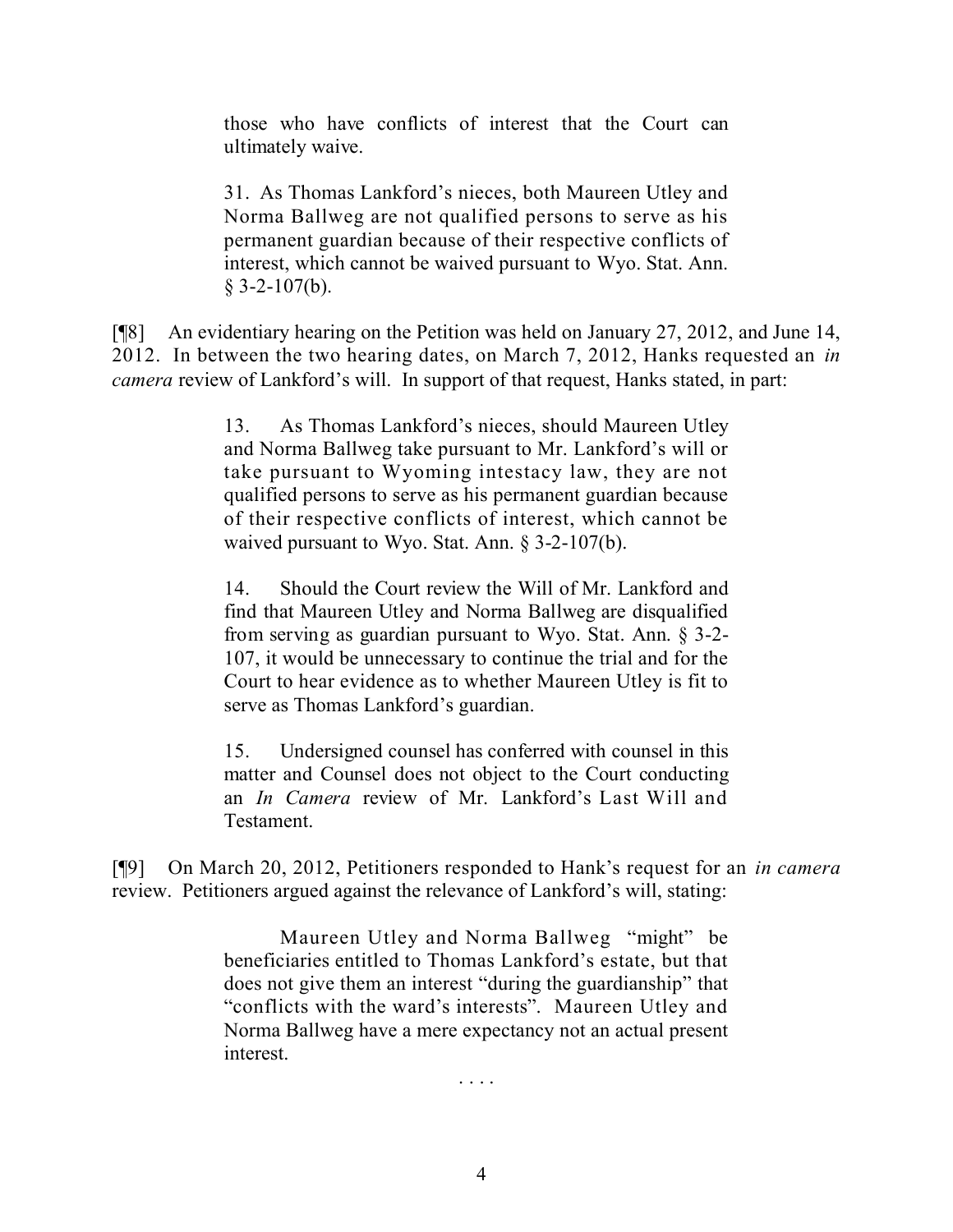The fact that Norma Ballweg or Maureen Utley may be beneficiaries under *The Last Will and Testament of Thomas Lankford* or may be heirs of Thomas Lankford entitled to inherit from Thomas Lankford if he dies intestate does not make the *Will* relevant. That Norma Ballweg or Maureen Utley may be heirs or beneficiaries does not create "interests that may conflict with those of the ward" "during the guardianship period" under Wyo. Stat. § 3-2-107(a)(iii).

[¶10] The district court reviewed Lankford's will and gave all parties the opportunity to likewise review the will, subject to the court's order that the contents of the will not be disclosed by the parties. On June 14, 2012, during the continuation of the evidentiary hearing, the court orally announced its decision to dismiss the Petition. The court ruled that Petitioners were not qualified to serve as guardians because of the conflict of interest created by their potential to inherit from Lankford, which conflict was one that the court could not waive.

[¶11] On June 18, 2012, Petitioners filed a Motion to Reconsider or in the Alternative for Certification of Questions to the Wyoming Supreme Court. Through that motion, Petitioners asked the district court to "reconsider its ruling on June 14, 2012," and for the first time argued that Wyo. Stat. Ann. § 3-2-107 violates their constitutional rights to due process and equal protection. On August 21, 2012, the court entered an order denying the motion. In so ruling, the court stated, in part:

> 3. Post-judgment motions to reconsider are not recognized in Wyoming. *See Ragsdale v. Hartford Underwriters Insurance Company*, 169 P.3d 78, 81 (Wyo. 2007); *Plymale v. Donnelly*, 125 P.3d 1022, 1023 (Wyo. 2006).

> 4. In the present matter, Petitioners were fully aware throughout the proceedings that one basis for Ms. Hanks' objections to them serving as Co-Guardians was pursuant to Wyo. Stat. Ann. § 3-2-107.

> 5. Petitioners failed to raise any issues with the constitutionality of Wyo. Stat. Ann. § 3-2-107 until after the final disposition of this matter.

> . . . . 7. This Court declines to reopen the matter to allow Petitioners to assert their claim of unconstitutionality.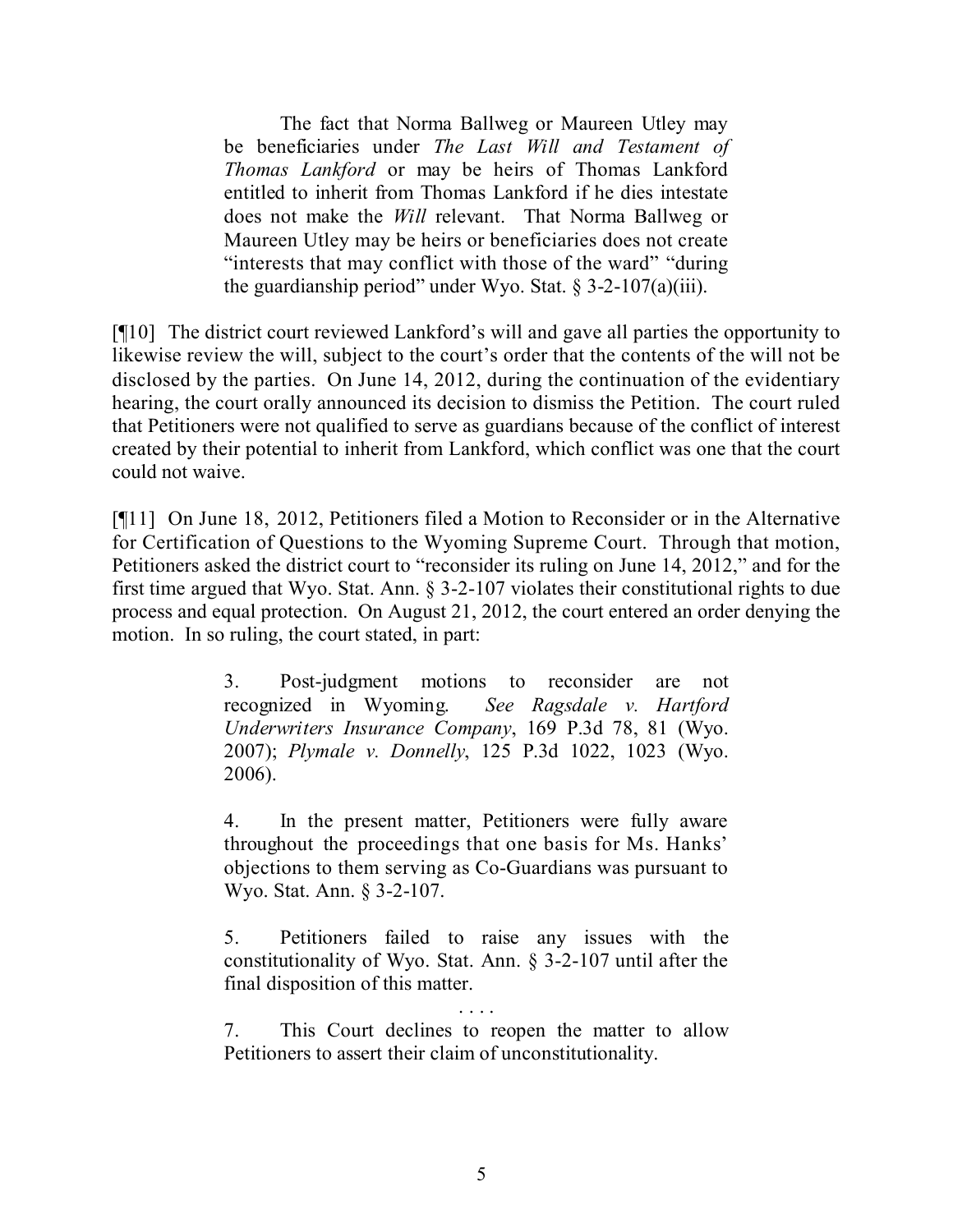[¶12] Also on August 21, 2012, the district court issued its written Order after Hearing Dismissing Verified Petition to Establish Guardianship. The court stated its relevant findings and conclusions as follows:

> 5. Findings from Will: Furthermore, in accordance with this Court's In Camera Review of the *Last Will and Testament of Thomas Lankford*, the arguments of the Parties, and giving the proposed guardians the benefit of the doubt, there is no issue that Thomas Lankford's Will creates a mere expectancy of inheritance. Although, there is no dispute that a potential inheritance creates a mere expectancy and not a present interest, the issue directly before the Court is whether this expectancy creates interests that may conflict with those of the ward during the guardianship period.

> 6. Conflict of Interest: This Court FINDS that a proposed guardian who expects to inherit from the proposed ward does have, or is likely to have, interests that *may* conflict with those of the ward. The conflict being that the proposed guardian, who expects to inherit, has interests in shielding their potential inheritance, which may conflict with the interests of the ward. The proposed guardian may not best serve the interests of the ward if that would mean diminishing the size of the proposed guardian's expected inheritance.

> 7. Accordingly, sufficient evidence exists to FIND Petitioners have an expectancy of inheritance, which interest may conflict with those of the ward, disqualifying Petitioners from serving as Thomas Lankford's guardian.

## **CONCLUSIONS OF LAW**

1. Pursuant to Wyo. Stat. Ann. § 3-2-107:

(a) The court may appoint any qualified person as guardian of an incompetent person of a minor. The court may not appoint a person to be a guardian of an incompetent person or a minor if the person proposed to act as guardian: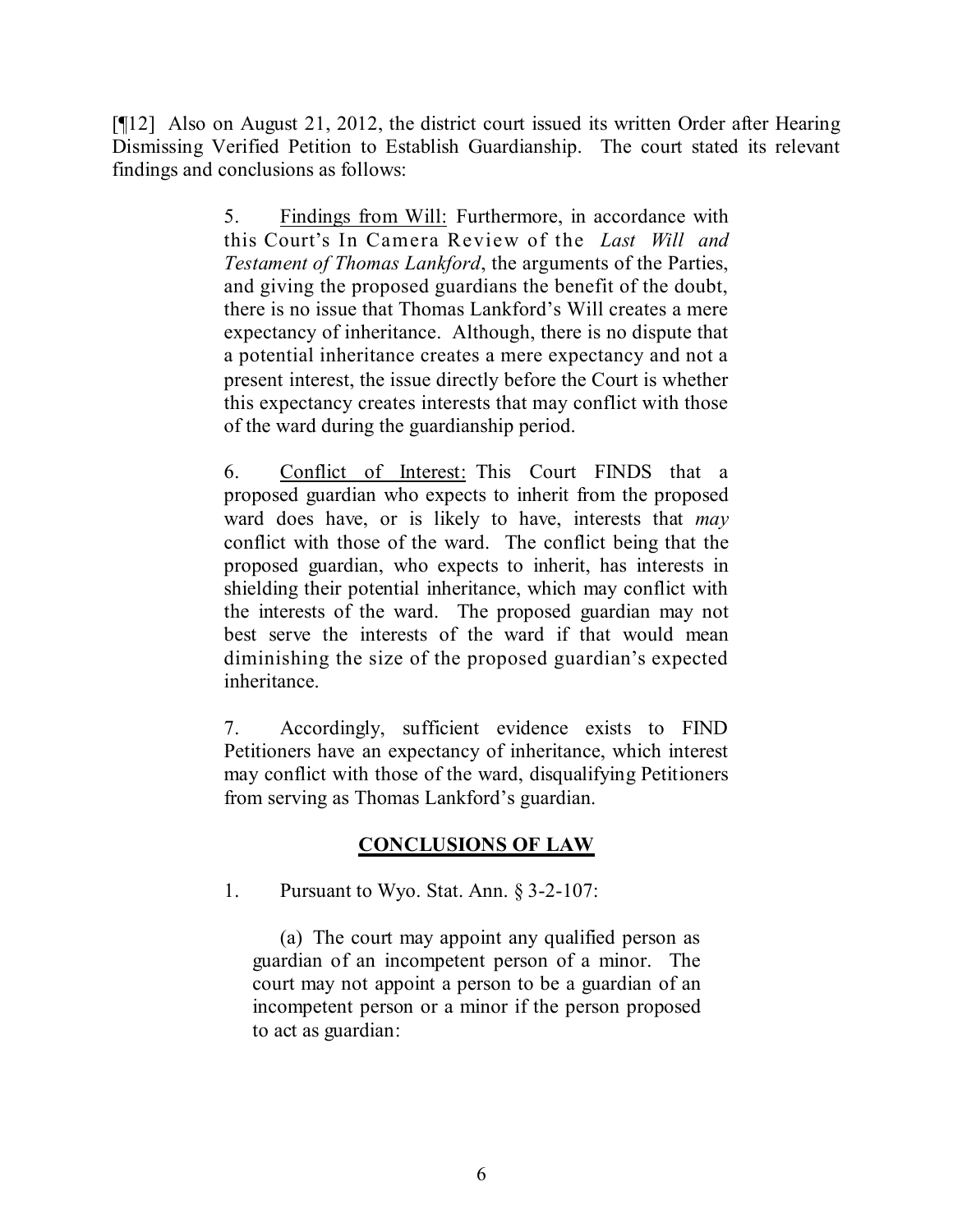iii. Has, or is likely to have during the guardianship period, interests that may conflict with those of the ward.

2. Pursuant to Wyo. Stat. Ann. § 3-2-107(b) the Court can waive certain conflicts of interest with regard to heirs but not the conflict present in this matter:

A person may be appointed as guardian of a respondent, notwithstanding the provisions of subsection (a) of this section that would otherwise disqualify the person, if **the person is the spouse, adult child, parent or sibling of the respondent** and the court determines that the potential conflict of interest is insubstantial and that the appointment would clearly be in the best interests of the respondent. (Emphasis added.)

3. The Statute excludes extended family members, including nieces, from its exhaustive list of those who have conflicts of interest that the Court can ultimately waive.

4. Once the Court finds a conflict exists, the statute is clear the Court has no discretion and cannot appoint a person with a conflict as a guardian of an incompetent person, aside from those individuals who are specifically waived.

[¶13] Petitioners filed a timely notice of appeal to this Court. On January 2, 2013, while Petitioners' appeal was pending, the district court, under a separate probate filing, entered an Order for Permanent Guardianship appointing the Wyoming Guardianship Corporation to serve as Lankford's permanent limited guardian. Specifically, the order provided:

> Wyoming Guardianship Corporation is hereby appointed the permanent limited guardian of Thomas Lankford. The powers of Wyoming Guardianship are limited to deciding Thomas Lankford's placement and whether he can drive.

#### **STANDARD OF REVIEW**

[¶14] This Court has stated as follows concerning our standard of review in guardianship matters: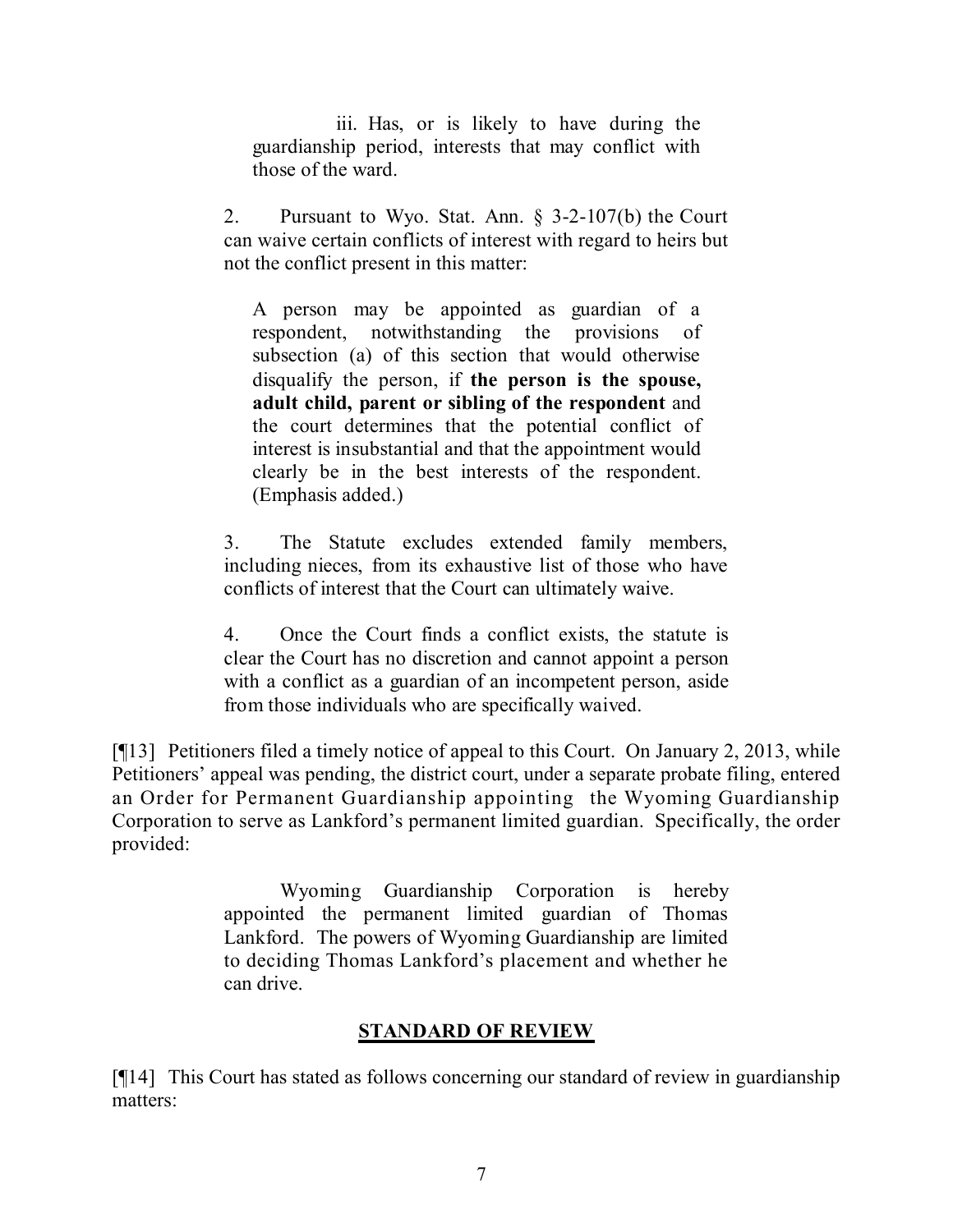We presume the district court's findings of fact are correct and will not set them aside unless the findings are inconsistent with the evidence, clearly erroneous or contrary to the great weight of the evidence. Additionally, we review a district court's conclusions of law *de novo*. … Construction of the guardianship statutes involves a question of law which we review *de novo*.

*In re DMW*, 2009 WY 106, ¶ 10, 214 P.3d 996, 998 (Wyo. 2009) (quoting *KO v. LDH (In re Guardianship of MEO )*, 2006 WY 87, ¶ 17, 138 P.3d 1145, 1150 (Wyo. 2006)). "A finding of fact is clearly erroneous when, 'although there is evidence to support it, the reviewing court on the entire evidence is left with the definite and firm conviction that a mistake has been committed.'" *DMW*, ¶ 10, 214 P.3d at 998 (quoting *In re Estate of Thomas*, 2009 WY 10, ¶ 6, 199 P.3d 1090, 1093 (Wyo. 2009)).

[¶15] This appeal also challenges the constitutionality of the guardianship statutes, which is a question of law we review *de novo*. *Bear Cloud v. State*, 2013 WY 18, ¶ 13, 294 P.3d 36, 40 (Wyo. 2013).

### **DISCUSSION**

### **A. District Court's Conflict of Interest Finding**

[¶16] Petitioners contend that the district court erred in finding a conflict of interest based on their potential inheritance from Lankford's estate. They do not dispute that they may inherit from Lankford, but instead argue that "a potential inheritance is a mere 'expectancy' and not a present interest," and that "[b]ecause an expectancy is not a 'present interest,' there can be no conflict during the guardianship period." We reject Petitioners' argument as contrary to the plain language of the guardianship statute governing conflicts of interest.

[¶17] Wyo. Stat. Ann. § 3-2-107 defines who a court may appoint to serve as a guardian. It provides, in part:

> (a) The court may appoint any qualified person as guardian of an incompetent person or a minor. The court may not appoint a person to be a guardian of an incompetent person or a minor if the person proposed to act as guardian:

> > . . . . (iii) Has, or is likely to have during the guardianship period, interests that may conflict with those of the ward[.]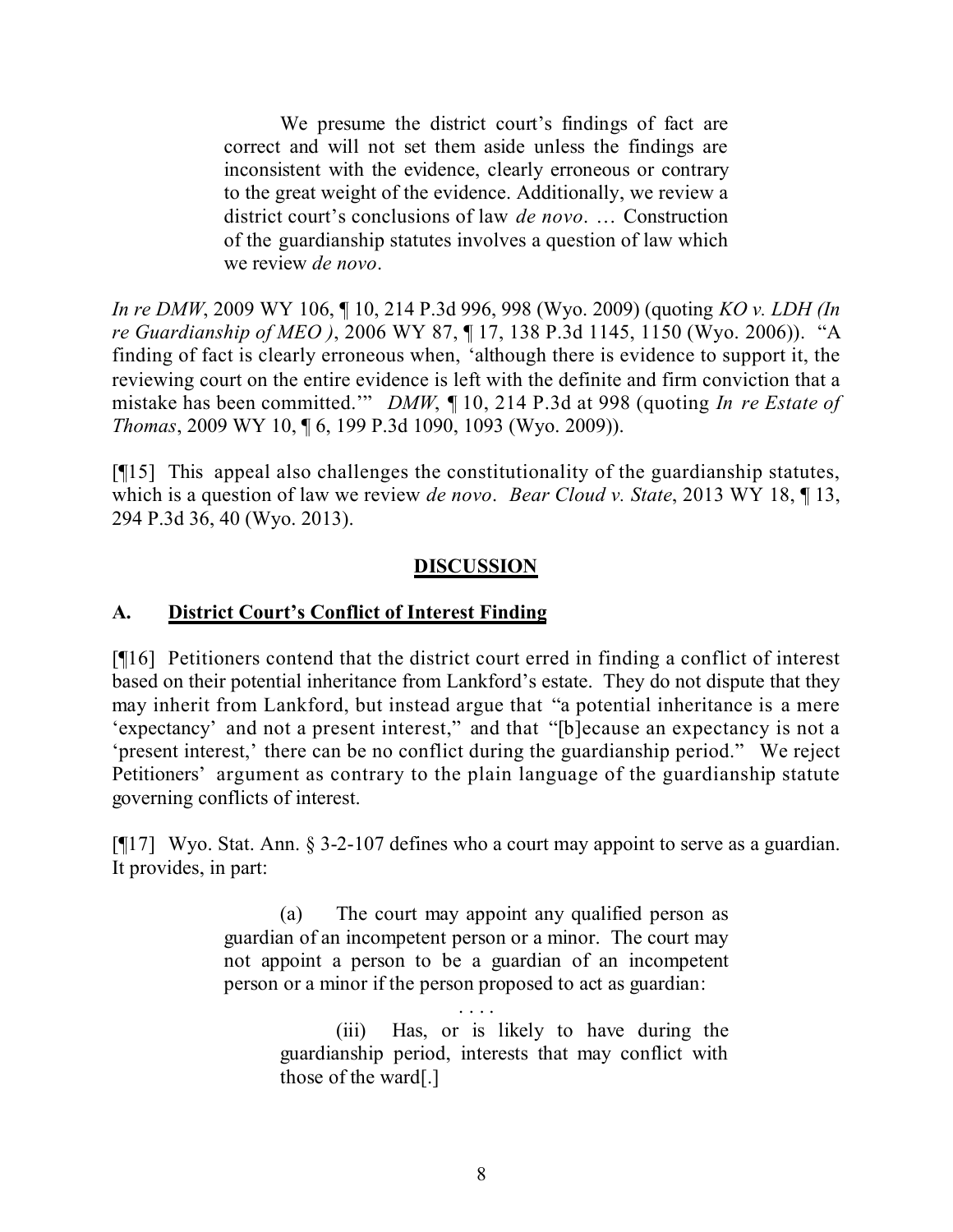Wyo. Stat. Ann. § 3-2-107(a)(iii) (LexisNexis 2011).

[¶18] Our first step in considering Petitioners' argument is to interpret the language of Section 107. In doing so, we use the following rules of statutory interpretation:

> In interpreting statutes, our primary consideration is to determine the legislature's intent. All statutes must be construed *in pari materia* and, in ascertaining the meaning of a given law, all statutes relating to the same subject or having the same general purpose must be considered and construed in harmony. Statutory construction is a question of law, so our standard of review is de novo. We endeavor to interpret statutes in accordance with the legislature's intent. We begin by making an inquiry respecting the ordinary and obvious meaning of the words employed according to their arrangement and connection. We construe the statute as a whole, giving effect to every word, clause, and sentence, and we construe all parts of the statute *in pari materia.* When a statute is sufficiently clear and unambiguous, we give effect to the plain and ordinary meaning of the words and do not resort to the rules of statutory construction. Moreover, we must not give a statute a meaning that will nullify its operation if it is susceptible of another interpretation.

*Redco Constr. v. Profile Properties, LLC*, 2012 WY 24, ¶ 26, 271 P.3d 408, 415-416 (Wyo. 2012) (quoting *Cheyenne Newspapers, Inc. v. Building Code Bd. of Appeals of City of Cheyenne*, 2010 WY 2, ¶ 9, 222 P.3d 158, 162 (Wyo. 2010)).

[ $[19]$  In considering the plain language of § 3-2-107, we are struck by the use in subsection (a)(iii) of the terms "has, or *is likely to have*," and "interests that *may* conflict." The term "may" carries the definition: "Has a possibility (to); might." *Black's Law Dictionary* 993 (7th ed. 1999). The use of this language, "likely to have" and "may," expresses a legislative concern with even the potential of a conflict between the interests of a guardian and ward. *See also* Wyo. Stat. Ann. § 3-2-107(b) (describing the disqualifying interest as a "potential conflict of interest"). This legislative concern is consistent with the tone of the entire statutory framework governing guardianships, which reflects a clear concern with protection of the ward's interests and rights, with less attention directed to the interests and rights of a guardian or proposed guardian. *See, e.g.,* Wyo. Stat. Ann. § 3-101-1(a)(iv) (guardian as fiduciary); Wyo. Stat. Ann. § 3-1-205 (rights of proposed ward); Wyo. Stat. Ann. § 3-1-206 (rights of ward); Wyo. Stat. Ann. §  $3-2-101(a)(v)$  (petition must allege facts showing best interest of proposed ward requires appointment); Wyo. Stat. Ann. § 3-2-109 (guardian reporting requirements).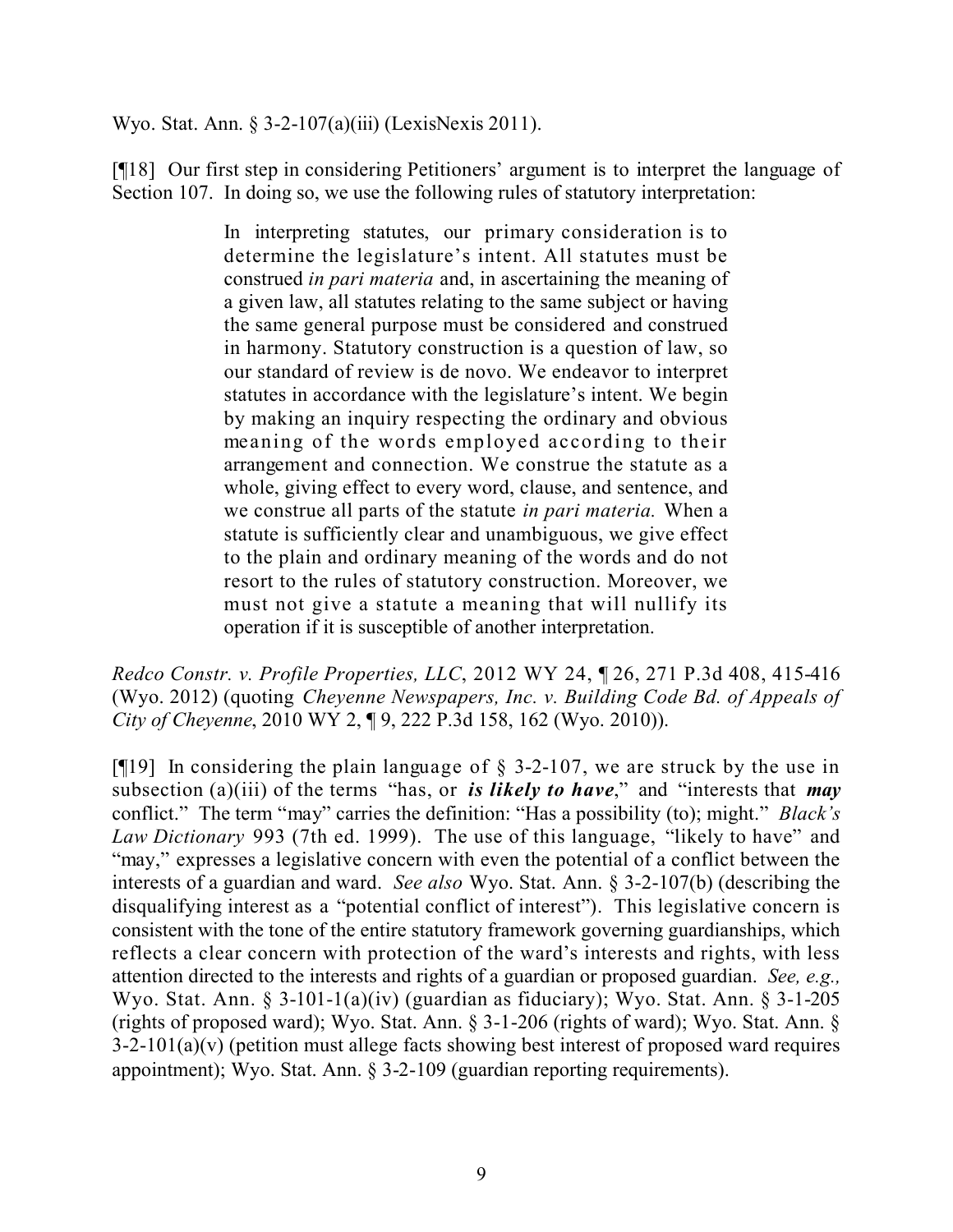[ $[$ [20] Given the legislative intent expressed by the language used in § 3-2-107(a)(iii), we are unable to agree with Petitioners that their potential to inherit from Lankford is a mere expectancy that cannot be considered an interest sufficient to disqualify them from a guardianship appointment. Certainly it is true, as Petitioners argue, that Lankford could change his will, or other events could occur or not occur, that might affect Petitioners' potential to inherit. Nonetheless, Petitioners' undisputed potential to inherit, whether that interest is a present interest or an expectancy, is an interest that *may* conflict with Lankford's interest as ward. That conflict is just as described by the district court:

> The conflict being that the proposed guardian, who expects to inherit, has interests in shielding their potential inheritance, which may conflict with the interests of the ward. The proposed guardian may not best serve the interests of the ward if that would mean diminishing the size of the proposed guardian's expected inheritance.

[¶21] Furthermore, we find the Petitioners' proffered distinction between a present interest and an expectancy to be at odds with the conflict waiver provision of Section 107. That subsection provides:

> A person may be appointed as guardian of a respondent, notwithstanding the provisions of subsection (a) of this section that would otherwise disqualify the person, if the person is the spouse, adult child, parent or sibling of the respondent *and the court determines that the potential conflict of interest is insubstantial and that the appointment would clearly be in the best interests of the respondent*.

Wyo. Stat. Ann. § 3-2-107(b) (LexisNexis 2011) (emphasis added).

[¶22] In asking the district court to ignore their potential inheritance because it was a mere expectancy and not a present interest, Petitioners were essentially requesting that the court weigh the significance of their potential conflict of interest. That is, Petitioners were asking the court to consider that Lankford might "die penniless" or change his will, thus affecting the amount of Petitioners' inheritance, if any. According to the terms of Section 107(b), that is an exercise the court may undertake only if the proposed guardian is the spouse, adult child, parent or sibling of the ward. Thus, when we read Sections 107(a) and (b) together, it is clear that an interest need not be shown to be of a particular magnitude or immediacy to be a disqualifying interest under subsection (a) and it would have been error for the district court to make the requested distinction between a present interest and an expectancy.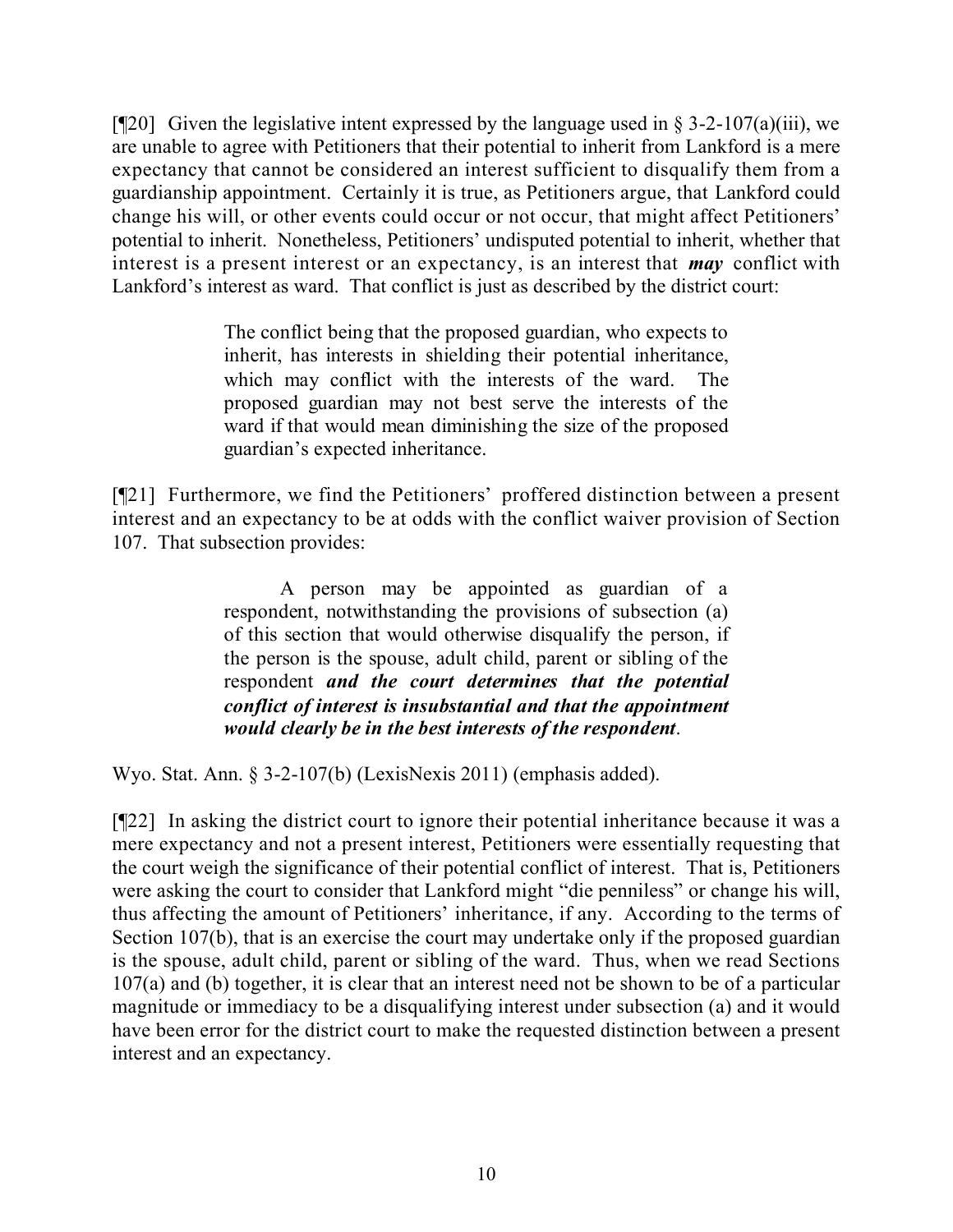[¶23] Because the language of Section 107(a)(iii) guards against even a potential conflict of interest, a court need not measure the significance of a proposed guardian's interest, or ascribe to a proposed guardian an ill motive or intent before finding that the proposed guardian's interests disqualify him or her from an appointment under subsection (a). And, we emphasize that the district court in this case made no such findings of ill motive or intent regarding Petitioners. The court's finding of a conflict of interest was simply the required finding given the abundance of caution the legislature clearly intended to have brought to the appointment of a guardian.

## **B. Constitutional Challenge to Conflict Waiver Statute**

[ $[24]$ ] Petitioners contend that  $\S$  3-2-107(b) violates their constitutional equal protection and due process rights because the statute excludes nieces from its list of family members for whom a court may waive a conflict of interest. As discussed above, Petitioners first raised their constitutional claims in a motion for reconsideration after the district court orally announced its decision to dismiss the Petition due to Petitioners' conflict of interest. The court declined to address the constitutional issue on two grounds: 1) a postjudgment motion to reconsider is not a valid motion under Wyoming law; and 2) Petitioners did not timely raise the issue. On appeal, Petitioners assert that the district court erred in not considering the constitutional issues, and they urge this Court to address the claims for the first time on appeal. We conclude that the constitutional claims are not properly before this Court and therefore will not address the claims.

[¶25] Petitioners argue that the district court erred in treating Petitioners' motion for reconsideration as a post-judgment motion barred by *Plymale v. Donnelly*, 2006 WY 3, 125 P.3d 1022 (Wyo. 2006) because an oral ruling is not a final judgment. They further contend that their motion should be treated as a W.R.C.P. 59 motion to alter or amend the court's ruling and that the constitutional issues were thus properly raised before the district court. Specifically, Petitioners argue:

> Appellants were legitimately raising new legal arguments for the Trial Court to consider. While it was captioned as a Motion to Reconsider, the Motion fits the criteria of a Rule 59(a) motion[.]. . .

> . . . Appellants were properly raising one of the specified grounds for a new trial by advising the Trial Court that there was an "error of law" in that there were important constitutional issues that should be considered.

[¶26] We agree with Petitioners that a district court has jurisdiction to amend its rulings before entry of a final judgment under W.R.C.P. 54. *See Parris v. Parris*, 2009 WY 44, ¶ 17, 204 P.3d 298, 303-04 (Wyo. 2009) (district court is free to revise its rulings prior to judgment); *Steranko v. Dunks*, 2009 WY 9, ¶ 6, 199 P.3d 1096, 1097 (Wyo. 2009)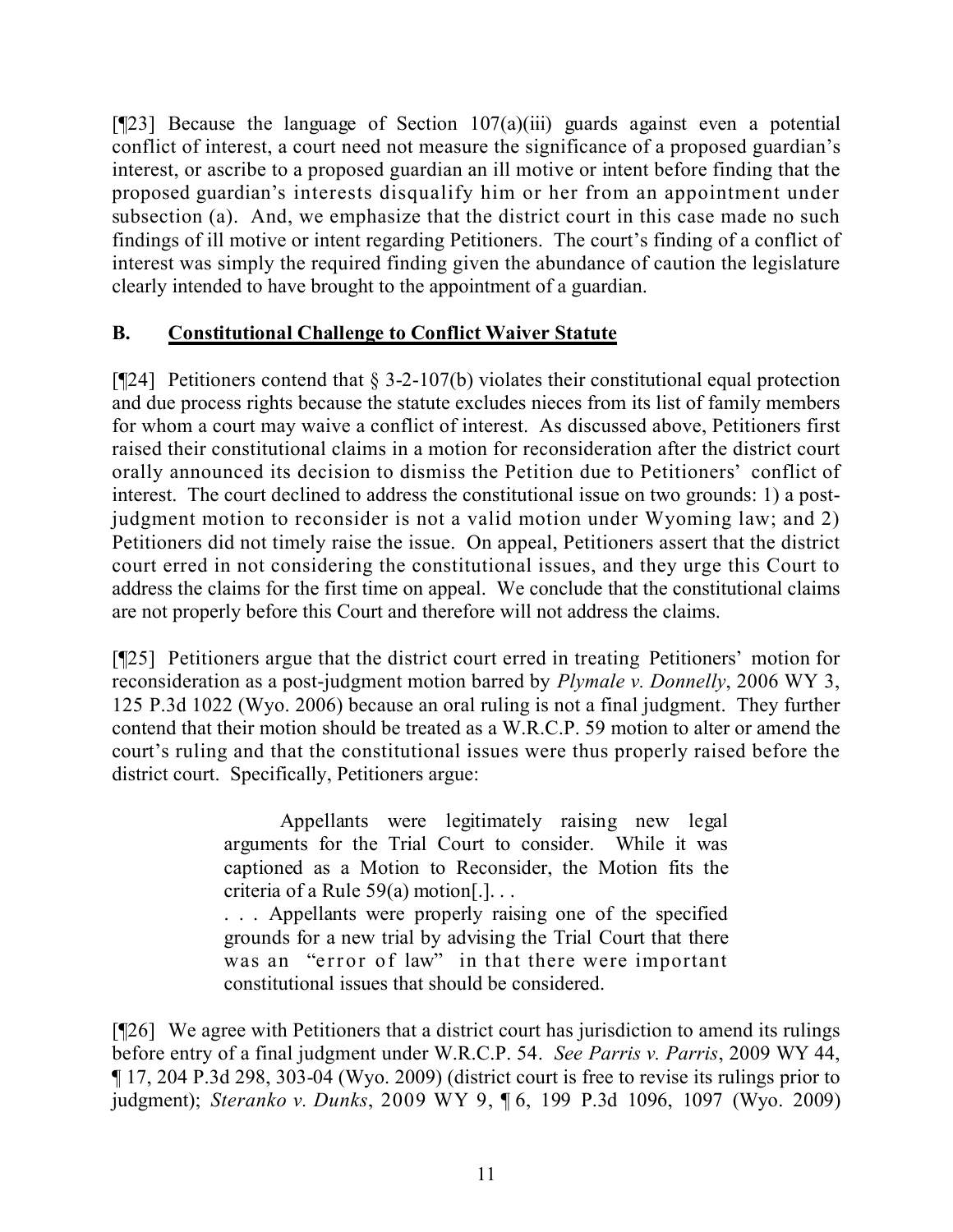(recognizing "district court's traditional authority to revise its rulings prior to final judgment"). We conclude, however, that even if the district court retained jurisdiction to revise its ruling before entry of a final judgment, Petitioners have not cited a basis that would have required the district court to consider their newly raised constitutional argument.

[¶27] Petitioners' reliance on Rule 59 as a basis for requiring the district court to consider their constitutional claims is misplaced. This Court has repeatedly held that a motion to alter or amend a ruling "is not a mechanism to relitigate issues that the court has already decided, nor should parties make additional arguments which should have been made before judgment." *In re Estate of Nielsen*, 2011 WY 71, ¶ 17, 252 P.3d 958, 962 (Wyo. 2011) (quoting *Ragsdale v. Hartford Underwriters Ins. Co.*, 2007 WY 163, ¶ 5, 169 P.3d 78, 80 (Wyo. 2007)); see also *Sherman v. Rose*, 943 P.2d 719, 721 (Wyo. 1997), *overruled on other grounds* (Motion to alter or amend "must articulate a new ground which could not have been brought before the court during the action."). Petitioners had notice as early as January 26, 2012, when Hanks filed her opposition brief, that Hanks objected to Petitioners' guardianship appointment because Petitioners had an interest that conflicted with that of Lankford as ward. Petitioners likewise had notice, from the same filing, of Hanks' contention that Petitioners' conflict of interest was one that the court could not waive under  $\S$  3-2-107(b). Petitioners thus had an opportunity to raise their constitutional challenge to § 3-2-107(b) before the district court dismissed the Petition on June 14, 2012, and the district court did not err in declining to address the issue after its dismissal.

[¶28] Finally, Petitioners argue that even if this Court finds that the district court did not err in refusing to consider Petitioners' constitutional claims, the Court should nonetheless address the claims. This Court strongly adheres to a rule that it will not address issues that were not properly raised before the district court. *See Davis v. City of Cheyenne*, 2004 WY 43, ¶ 26, 88 P.3d 481, 490 (Wyo. 2004); *Daley v. Wenzel*, 2001 WY 80, ¶ 19, 30 P.3d 547, 552 (Wyo. 2001); *Cooper v. Town of Pinedale*, 1 P.3d 1197, 1208 (Wyo. 2000). Our recognized exceptions to this rule are when a newly presented issue raises a jurisdictional question or when the issue is of such a fundamental nature that it must be considered. *Davis*, ¶ 26, 88 P.3d at 490.

[¶29] In support of their position that the Court should consider their newly raised constitutional arguments, Petitioners state no more than, "There are fundamental rights involved." Petitioners do not expand on this statement, and we presume that what they are urging is that the claims should be considered because they involve constitutional rights. This Court has, however, declined to address newly raised issues that present constitutional questions where nothing more is shown to compel the Court's review. *See Daley*, ¶ 19, 30 P.3d at 553 ("[W]here the issue of a statute's constitutionality is not raised in the trial court, we will not consider the matter unless the issue goes to jurisdiction or is otherwise of such a fundamental nature that the Court must take